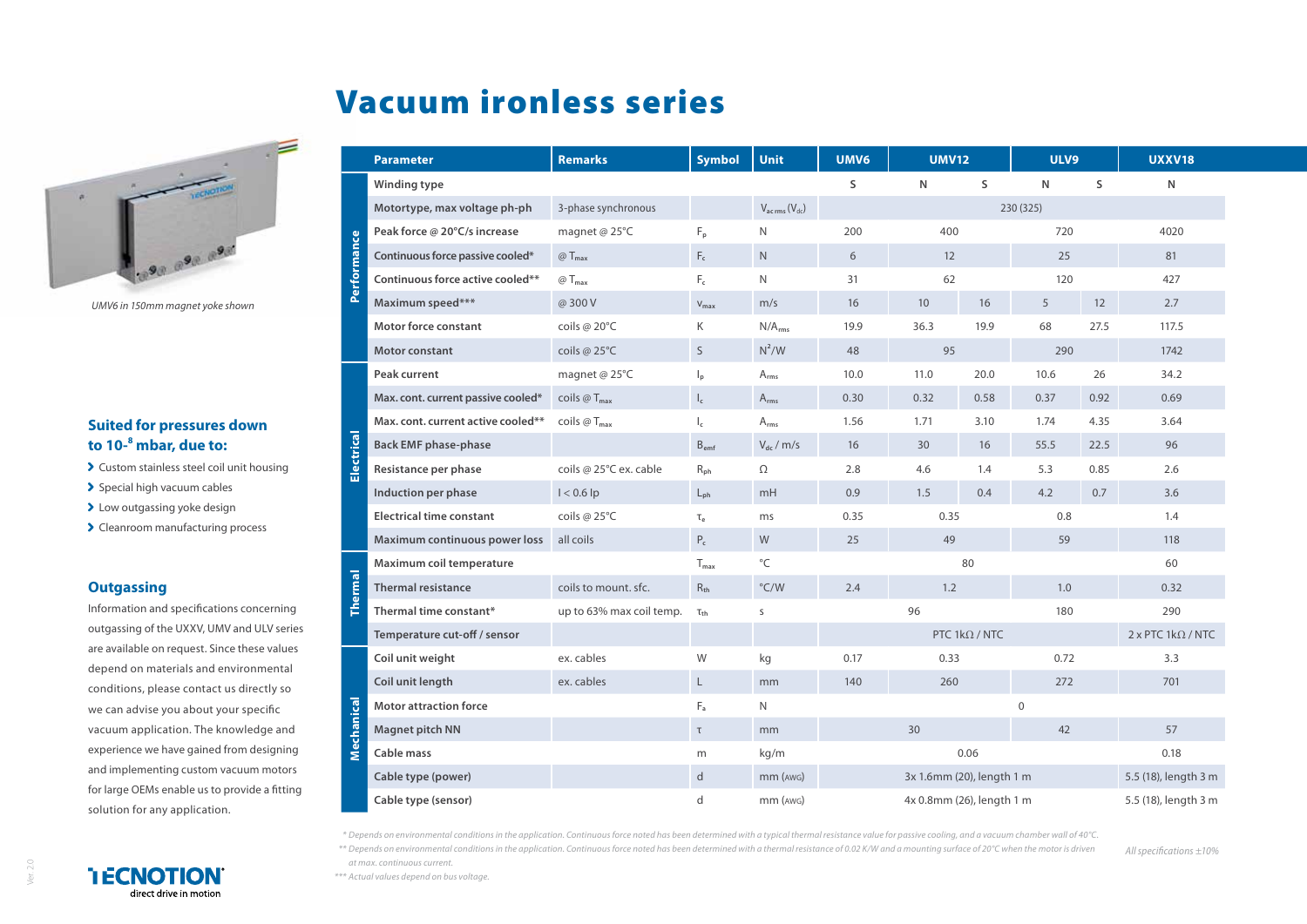

#### **UMV6 and UMV12**

## **Magnet yoke Coil unit**

## $\frac{9.55}{\text{Sens}}$  Power Cables 3x  $\phi$  1.6 9.55<br>Power Cables 3x **Ø** 1.6<br>Sensor Cables 4x **Ø** 0.8 9.55 4.5 23.6  $\tilde{f}$





13

56 56 56 56 15

| <b>UMV Magnet yoke dimensions</b>    |     |  |  |  |  |  |
|--------------------------------------|-----|--|--|--|--|--|
| Le (mm)                              | 150 |  |  |  |  |  |
| M4 holts                             | 5   |  |  |  |  |  |
| Mass (kg/m)                          | 6.7 |  |  |  |  |  |
| Magnet yokes can be butted together. |     |  |  |  |  |  |

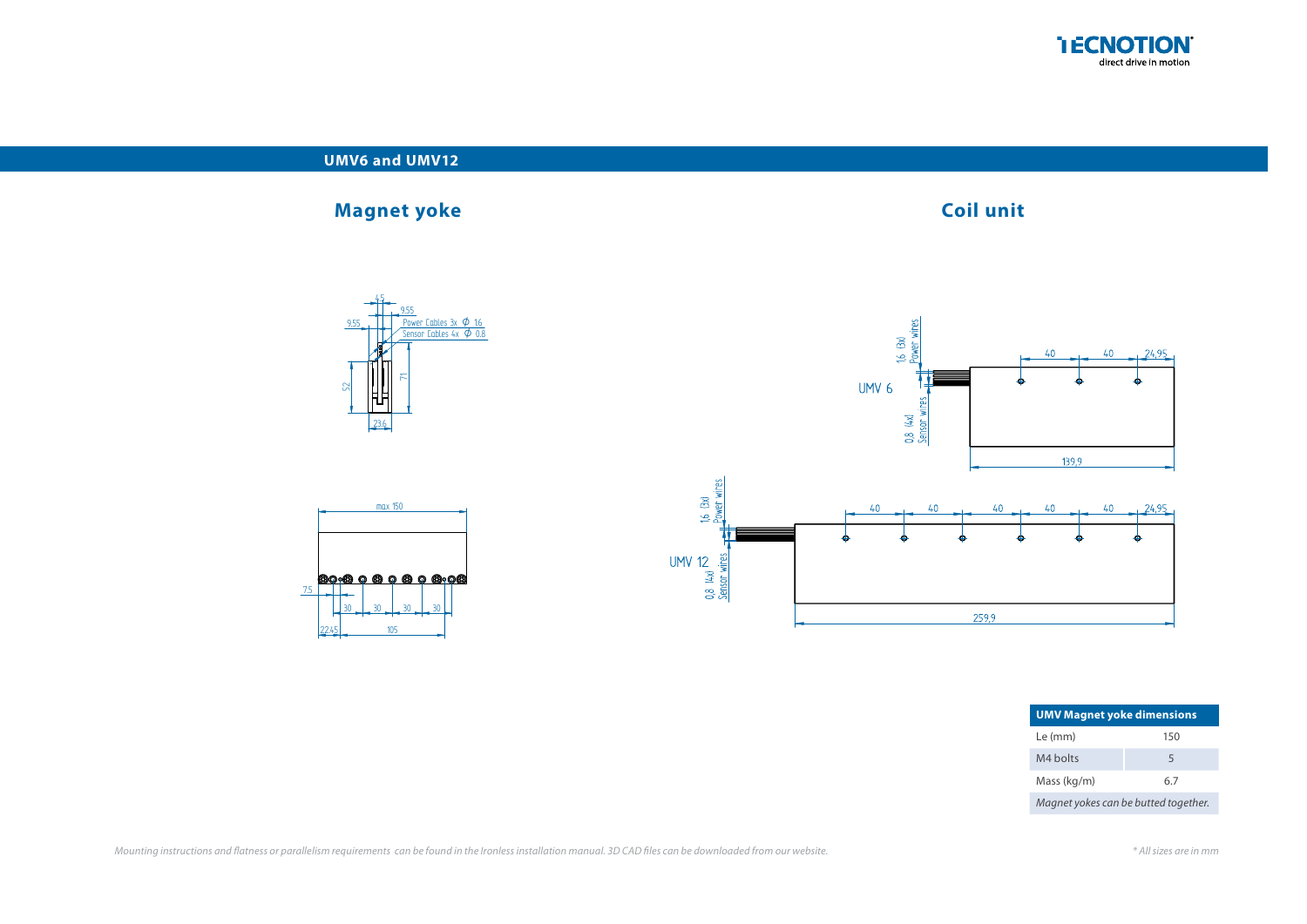



| <b>ULV Magnet yoke dimensions</b> |                                      |  |  |  |  |  |
|-----------------------------------|--------------------------------------|--|--|--|--|--|
| Le (mm)                           | 126                                  |  |  |  |  |  |
| M5 holts                          | $\mathbf{R}$                         |  |  |  |  |  |
| Mass (kg/m)                       | 12.3                                 |  |  |  |  |  |
|                                   | Magnet yokes can be butted together. |  |  |  |  |  |



Ver. 2.0